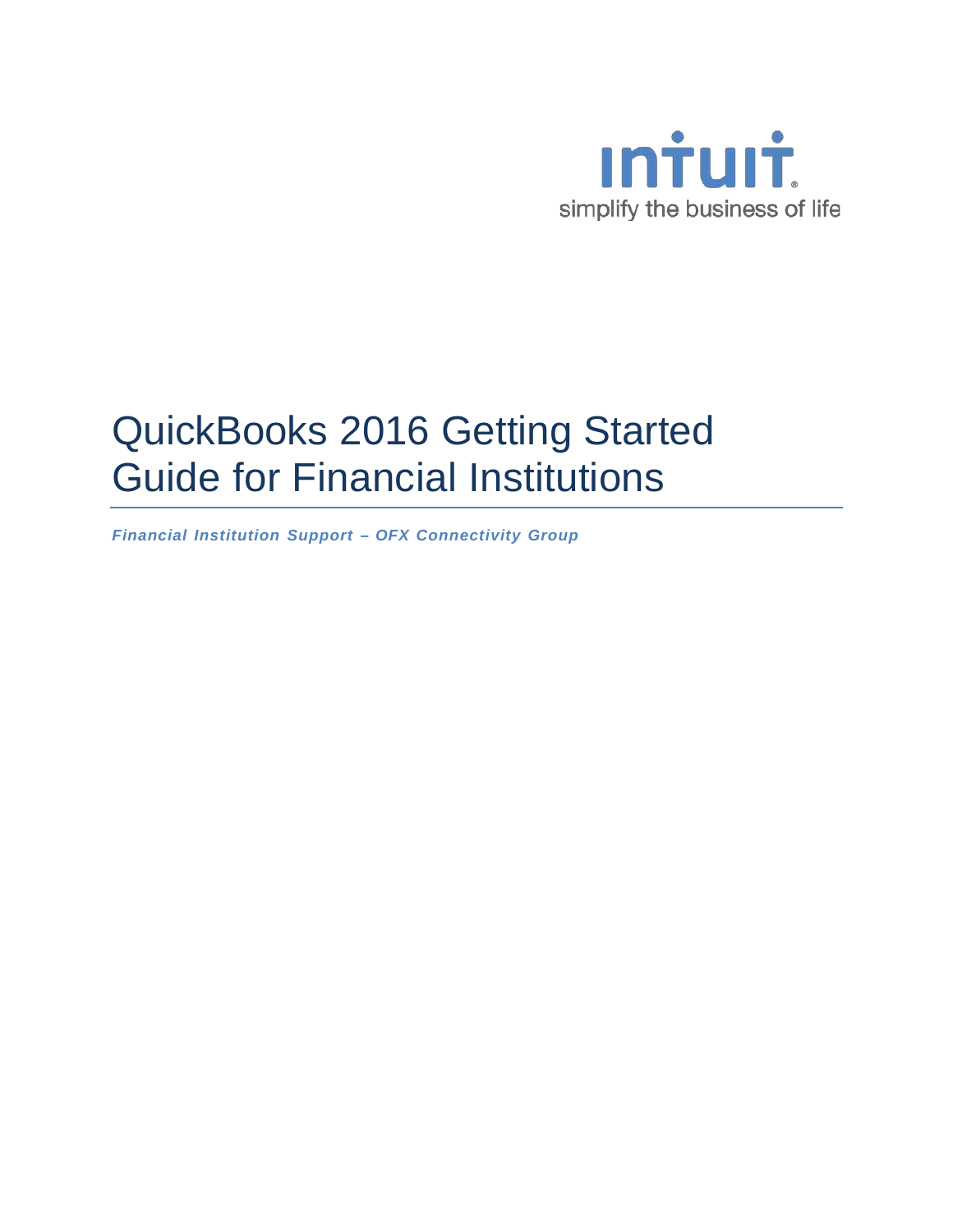# **Table of Contents**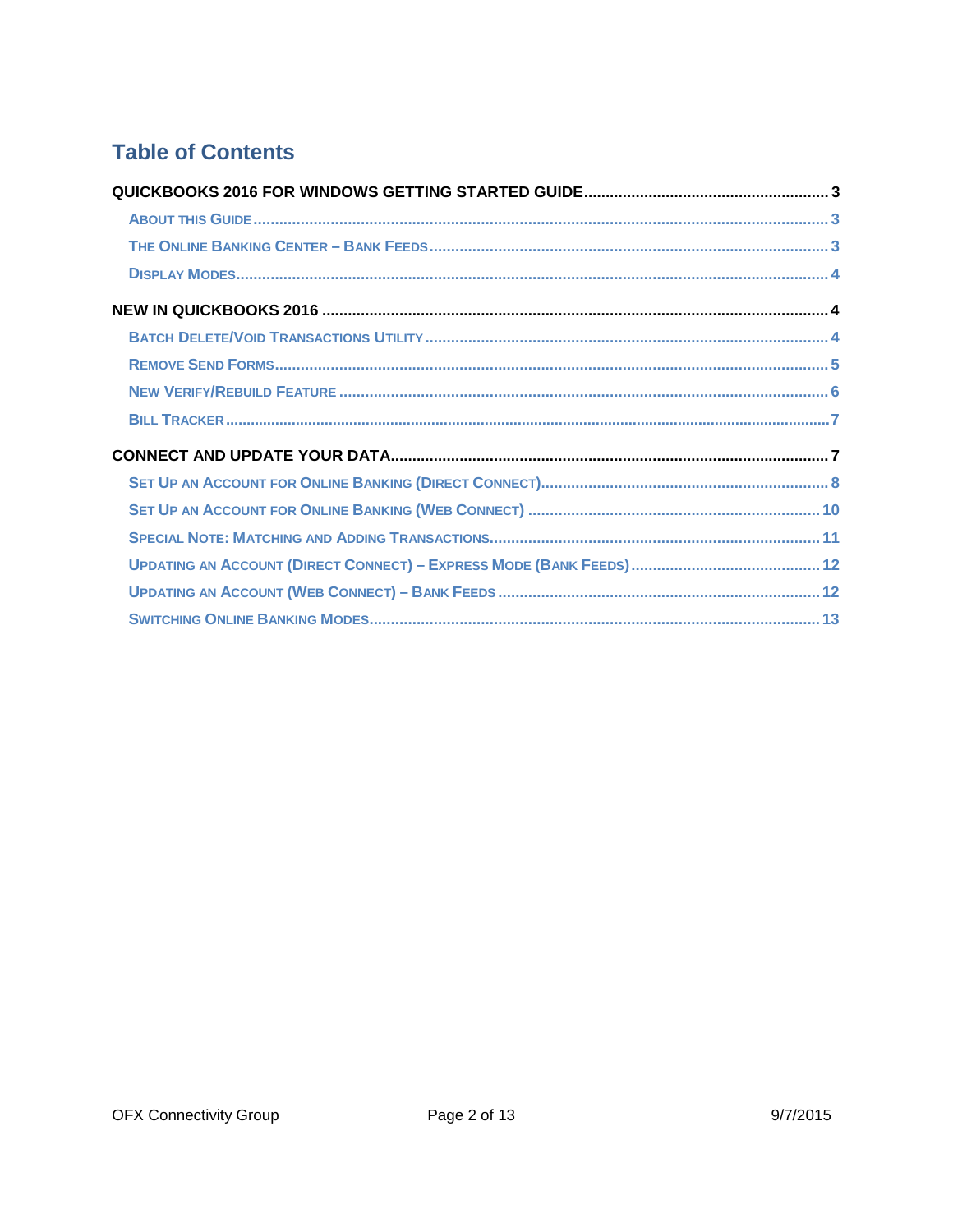# <span id="page-2-0"></span>**QuickBooks 2016 for Windows Getting Started Guide**

#### *Thank you for choosing QuickBooks!*

### <span id="page-2-1"></span>**About this Guide**

This guide helps you get started with QuickBooks as quickly as possible. You'll learn:

- What you will need to get started
- How to set up an account for online banking (Direct Connect)
- How to set up an account for online banking (Web Connect)
- An overview of online banking modes and the Online Banking Center
- How to update an account (Direct Connect)
- How to update an account (Web Connect)

## <span id="page-2-2"></span>**The Online Banking Center – Bank Feeds**

- 1. To get to the Bank Feeds menu go to **Banking** menu > **Bank Feeds** > **Bank Feeds Center**.
- 2. You will use Bank Feeds to keep your QuickBooks accounts up to date.
- 3. Click **Refresh Account** to synchronize transactions with your financial institution (more information below).

The Transaction List window allows you to match downloaded transactions to existing ones in your account register and add new transactions (see the special note at the end of this document for more information).

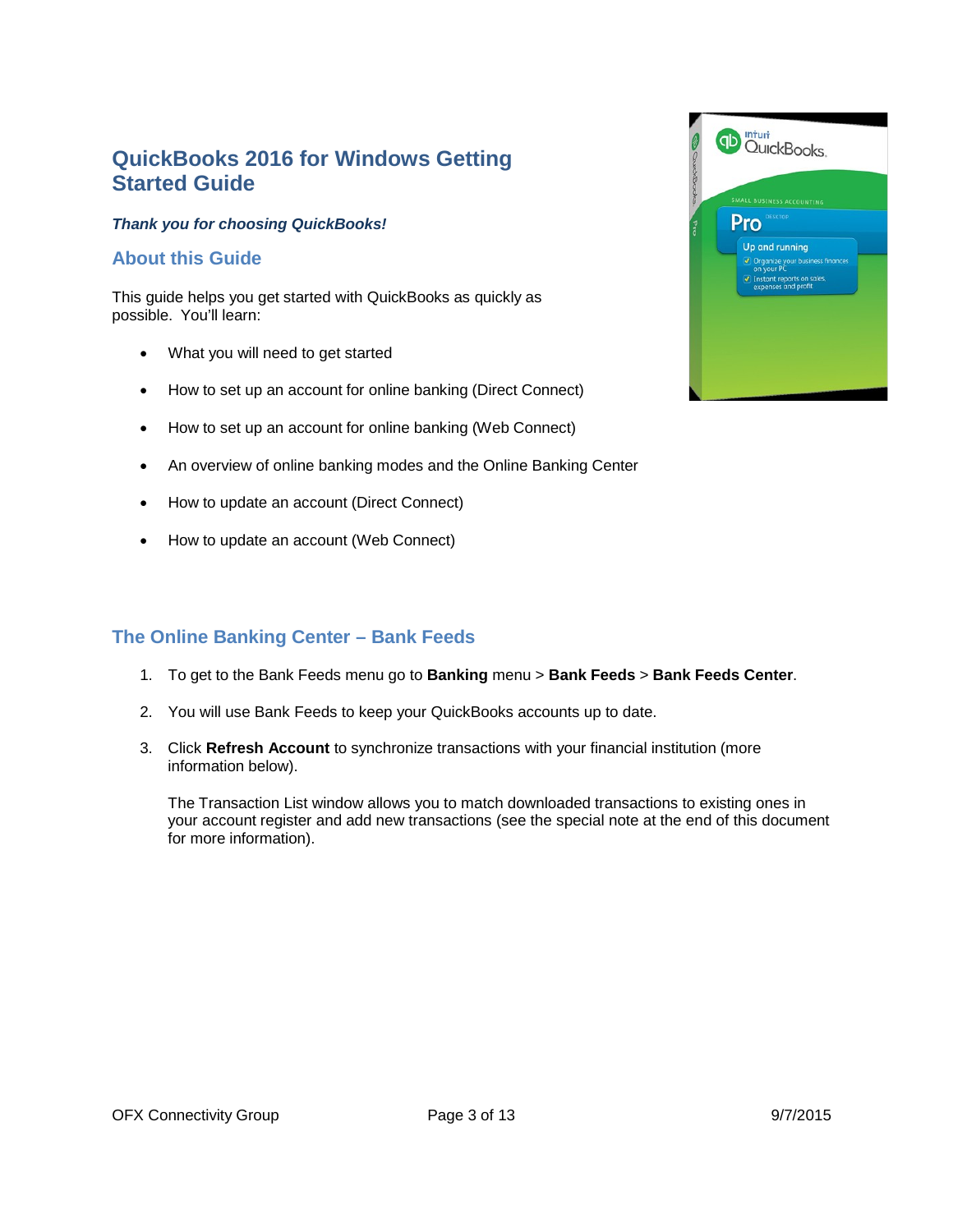| $\bullet$                       |                          |                         | Co Test 0429 - 3 - QuickBooks Premier Edition 2014 - [Create Invoices]                                |       |                      |                        |                             | $  x$ |
|---------------------------------|--------------------------|-------------------------|-------------------------------------------------------------------------------------------------------|-------|----------------------|------------------------|-----------------------------|-------|
|                                 |                          |                         | E File Edit View Lists Favorites Company Cystomers Vendors Employees Banking Beports Window Help Beta |       |                      |                        | $A$ $\odot$ $\cdot$ $s$ $x$ |       |
| Search Company or Help - D      | 4 Back to Accounts       | <b>Rules</b>            |                                                                                                       |       |                      |                        |                             |       |
| My Shortcuts                    | 34<br>Transactions       | NEW TRANSACTIONS        |                                                                                                       |       |                      | IN YOUR REGISTER       |                             |       |
| <b>Home</b>                     | Melissa's                | 30                      |                                                                                                       |       | $\blacktriangleleft$ | 11                     |                             |       |
| My QuickBooks                   | Account                  | <b>NEED YOUR REVIEW</b> |                                                                                                       |       | CHG                  | <b>ADDED/APPROVED</b>  |                             |       |
| Calendar                        |                          |                         |                                                                                                       |       |                      |                        |                             |       |
| Snapshots                       |                          |                         |                                                                                                       |       |                      |                        |                             |       |
| 2 Customers                     |                          |                         | Add the transactions from your bank to your register                                                  |       |                      |                        |                             |       |
| $\mathbf{\overline{F}}$ Vendors | All<br>STATUS            | TYPE<br>۰               | 169<br>3/14/2013<br>TQ.<br>5/31/2013<br>All types .<br>FROM                                           | 单     |                      |                        |                             |       |
| <b>PE</b> Employees             | STATUS   TYPE DATE<br>E) | NO.                     | DOWNLOADED NAME                                                                                       | PAYEE | <b>ACCOUNT</b>       | PAYMENT DEPOSIT ACTION |                             |       |
| <b>M</b> My Shortcuts           | 目                        | Rev CHK 04/15/2013      | BKOFAMERICA ATM 04/13 #00000611                                                                       |       |                      | 60.00                  | Select                      | ٠     |
| <b>My Apps</b>                  | ▣                        | Rev CHK 04/15/2013      | COSTCO WHSE #0 04/13 #000912705                                                                       |       |                      | 415.90                 |                             |       |
| View Balances                   | <b>O</b><br>Rev          | CHK 04/19/2013 251      | Check 251                                                                                             |       |                      | 127.89                 |                             |       |
| <b>W</b> Run Favorite Reports   | 四<br>Rev                 | CHK 04/22/2013 252      | Check 252                                                                                             |       |                      | 29.05                  |                             |       |
| Open Windows                    | G<br>Rev                 | CHK 04/25/2013          | UNITED FIN CAS DES INS PREM ID                                                                        |       |                      | 125.66                 |                             |       |
|                                 | o<br>Rev                 | DEP 04/26/2013          | BKOFAMERICA ATM 04/26 #00000879                                                                       |       |                      | 4.123.00               |                             |       |
| Do More With QuickBooks         | 回                        | Rev CHK 04/29/2013      | CHECKCARD 0427 BELLA JAMES SAN                                                                        |       |                      | 78.30                  |                             |       |
| <b>ord</b> Turn on Payroll      | $\Box$<br>Rev            | CHK 05/02/2013          | Essex Property T DES:RENTAL ID:                                                                       |       |                      | 980 50                 |                             |       |
| Accept Credit Cards             | ▥<br>Rev                 | CHK 05/06/2013          | J. CREW #538 05/05 #000249401 P                                                                       |       |                      | 102.23                 |                             |       |
| Order Checks & Supplies         | O<br>Rev                 | CHK 05/06/2013          | BLOOMYS 03 05/05 #000119571 PUR                                                                       |       |                      | 35.94                  |                             |       |
| <b>Attract New Customers</b>    | ED 3<br>$P_{\text{b}}$   | new acmonses            | CADITAL ONE OF CONTINE BATTISS                                                                        |       |                      | $A$ $AAB$ $A7$         |                             | o.    |
| <b>EX</b> Finance Your Business | Batch Actions -          |                         |                                                                                                       |       |                      |                        |                             |       |

#### <span id="page-3-0"></span>**Display Modes**

Express Mode (Bank Feeds) is the default Online Banking interface in QuickBooks 2015. Compared to Side-By-Side Mode, the online banking interface has changed significantly. This new interface provides a better workflow and offers better visuals to showcase customer data.

The first time you set up an account for online banking, you will be prompted to set the display mode; either Express Mode (Bank Feeds) or Register mode. This guide focuses on the new Express Mode. This is the newest mode with the most advanced features.

Choose **Help** menu > **QuickBooks Help**. Search for **Online Banking Modes**, then select **Online Banking Modes overview** for more information about display modes.

# <span id="page-3-1"></span>**New in QuickBooks 2016**

QuickBooks 2016 delivers interface and support improvements that will significantly improve the customer experience.

#### <span id="page-3-2"></span>**Batch Delete/Void Transactions Utility**

With this utility any QuickBooks Accountant or Enterprise QuickBooks users (admin/external accountant only) will be able to remove many Invoices, Bills, and Check transactions in just a few clicks!

- Only runs in Single User Mode, does not remove paychecks, deposits, online transactions that have been sent, invoices with reimbursable expenses, or transactions in a closed period.
- Located under the Accountant tab.

OFX Connectivity Group **Page 4 of 13** Page 4 of 13 9/7/2015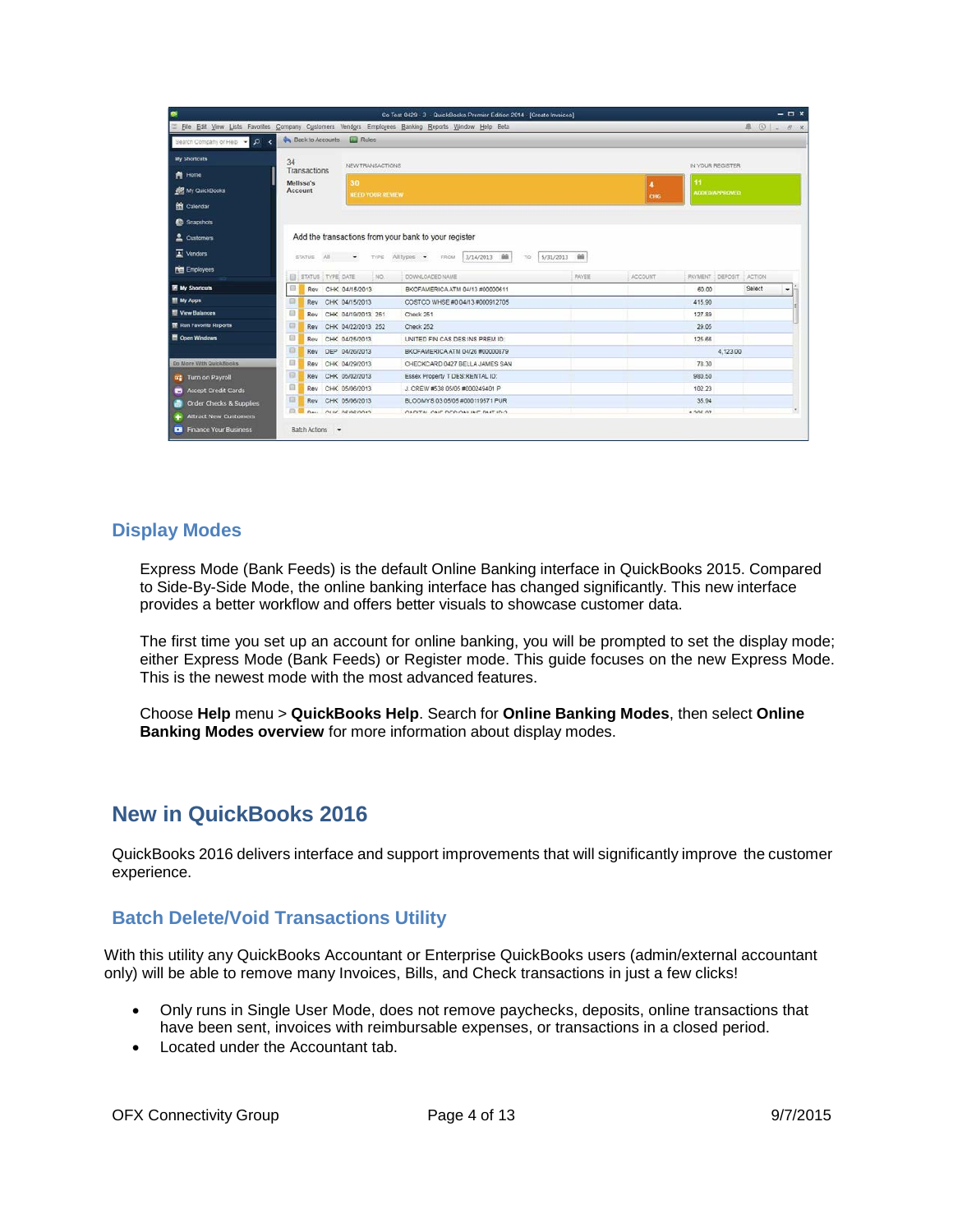| 回                                                                                                                                                                  |                           |                                                                         |                               |                                         | <b>Batch Delete/Void Transactions</b> |                |                       |                                    |                            | $  \times$                  |
|--------------------------------------------------------------------------------------------------------------------------------------------------------------------|---------------------------|-------------------------------------------------------------------------|-------------------------------|-----------------------------------------|---------------------------------------|----------------|-----------------------|------------------------------------|----------------------------|-----------------------------|
| <b>TRANSACTION TYPE Checks</b>                                                                                                                                     | $\overline{\phantom{a}}$  | Show linked transactions What's this? Now voided transactions PAYEE All |                               |                                         |                                       |                |                       | $\overline{\phantom{a}}$           |                            |                             |
| SHOW TRANSACTIONS BY Entered date                                                                                                                                  |                           | FOR All<br>$\overline{\phantom{a}}$                                     |                               | $\overline{\phantom{a}}$<br><b>FROM</b> |                                       | 繭<br><b>TO</b> |                       | 雦                                  |                            |                             |
|                                                                                                                                                                    |                           |                                                                         |                               |                                         |                                       |                |                       |                                    |                            |                             |
| 0 of 521 Selected                                                                                                                                                  |                           |                                                                         |                               |                                         |                                       |                |                       |                                    |                            |                             |
| ENTERED DATE                                                                                                                                                       | <b>LAST MODIFIED DATE</b> | PAYEE                                                                   | TYPE                          | NUMBER                                  | TRANSACTION DATE: CLR                 |                | <b>ACCOUNT</b>        | <b>MEMO</b>                        | LINKED TRNS <b>v</b>       | : AMOUNT                    |
| 7/30/1999                                                                                                                                                          | 12/15/2019                | Abercrombie                                                             | <b>Check</b>                  | 476                                     | 12/1/2020                             |                | Checking              |                                    | <b>CREDMEM</b>             | $-711.15$ $-$               |
| 12/15/2003                                                                                                                                                         | 12/15/2019                |                                                                         | Patton Hardwa Bill Pmt-C      | 503                                     | 12/15/2020                            |                | Checking              | Bill #35698                        | <b>BILL</b>                | $-754.50$                   |
| 12/15/2003                                                                                                                                                         | 12/15/2019                | Perry Window                                                            | Bill Pmt-C                    | 504                                     | 12/15/2020                            |                | Checking              |                                    | <b>BILL</b>                | $-6.935.75$                 |
| 12/15/2003                                                                                                                                                         | 12/15/2019                |                                                                         | Timberloft Lum Bill Pmt-C 507 |                                         | 12/15/2020                            |                | Checking              | 1890-76                            | <b>BILL</b>                | $-1.358.00$                 |
| 12/15/2003                                                                                                                                                         | 12/15/2019                |                                                                         | Timberloft Lum Bill Pmt-C     | 510                                     | 12/15/2020                            |                | Checking              | 1890-76                            | <b>BILL</b>                | $-896.00$                   |
| 12/15/2003                                                                                                                                                         | 12/15/2019                |                                                                         | East Bayshore Bill Pmt-C      | 508                                     | 12/15/2020                            |                | Checking              |                                    | <b>BILL</b>                | $-1.476.23$                 |
| 12/15/2003                                                                                                                                                         | 12/15/2019                |                                                                         | East Bayshore   Bill Pmt-C    | 511                                     | 12/15/2020                            |                | Checking              |                                    | <b>BILL</b>                | $-696.52$                   |
| 12/15/2003                                                                                                                                                         | 12/15/2019                |                                                                         | Patton Hardwa Bill Pmt-C 512  |                                         | 12/15/2020                            |                | Checking              | <b>RC 93</b>                       | <b>BILL</b>                | $-400.00$                   |
| 12/15/2003                                                                                                                                                         | 12/15/2019                |                                                                         | Timberloft Lum Bill Pmt-C     | 513                                     | 12/15/2020                            |                | Checking              | 1890-76                            | <b>BILL</b>                | $-1.610.00$                 |
| 12/15/2003                                                                                                                                                         | 12/15/2019                | Daigle Lighting                                                         | Bill Pmt-C                    | 502                                     | 12/15/2020                            |                | Checking              |                                    | <b>BILL</b>                | $-640.92$                   |
| 12/15/2003                                                                                                                                                         | 12/15/2019                | East Bayshore                                                           | Bill Pmt-C                    | 506                                     | 12/15/2020                            |                | Checking              |                                    | <b>BILL</b>                | $-1.631.52$                 |
| 12/15/2003                                                                                                                                                         | 12/15/2019                | Lew Plumbing                                                            | Bill Pmt-C   505              |                                         | 12/15/2020                            |                | Checking              | 5-487                              | <b>BILL</b>                | $-45.00$                    |
| $ \mu$ nurmana                                                                                                                                                     | <b><i>ARIAPINAAN</i></b>  | <b>Continued by Continued States</b>                                    | <b>DILDULA</b>                | $\sim$                                  | <b><i>ARIANARAN</i></b>               |                | <b>Charles Common</b> | <b>Address Made of Texas and a</b> | mar a                      | Fon on                      |
|                                                                                                                                                                    |                           |                                                                         |                               |                                         |                                       |                |                       |                                    |                            | Showing 1 - 250 of 521 ( 1) |
| Transactions linked to the highlighted check<br>If you delete or yoid this check. QuickBooks will unlink these transactions from it but won't delete or yoid them. |                           |                                                                         |                               |                                         |                                       |                |                       |                                    |                            |                             |
| <b>TYPE V</b>                                                                                                                                                      | <b>NUMBER</b>             | TRANSACTION DATE : MEMO                                                 |                               |                                         |                                       |                | AMOUNT                |                                    |                            |                             |
| <b>Credit Memo</b>                                                                                                                                                 | 4002                      | 12/01/2020                                                              |                               |                                         |                                       |                | 711.15                |                                    |                            |                             |
|                                                                                                                                                                    |                           |                                                                         |                               |                                         |                                       |                |                       |                                    |                            |                             |
| Help                                                                                                                                                               |                           |                                                                         |                               |                                         |                                       |                |                       | <b>Review &amp; Void</b>           | <b>Review &amp; Delete</b> | Close                       |
|                                                                                                                                                                    |                           |                                                                         |                               |                                         |                                       |                |                       |                                    |                            |                             |

## **Remove Send Forms**

- Click **File > Send Forms**
- Notice that the Send Forms screen now shows about how long it will take to send all the emails that have been selected.(This does not show up if outlook is the default email)

Note: This **does not work** if you use QuickBooks email.

Note: If transactions were created with Sales Tax was turned off, any attempts to remove those transactions from the Send Forms window AFTER Sales Tax is turned on will result in an Unrecoverable Error.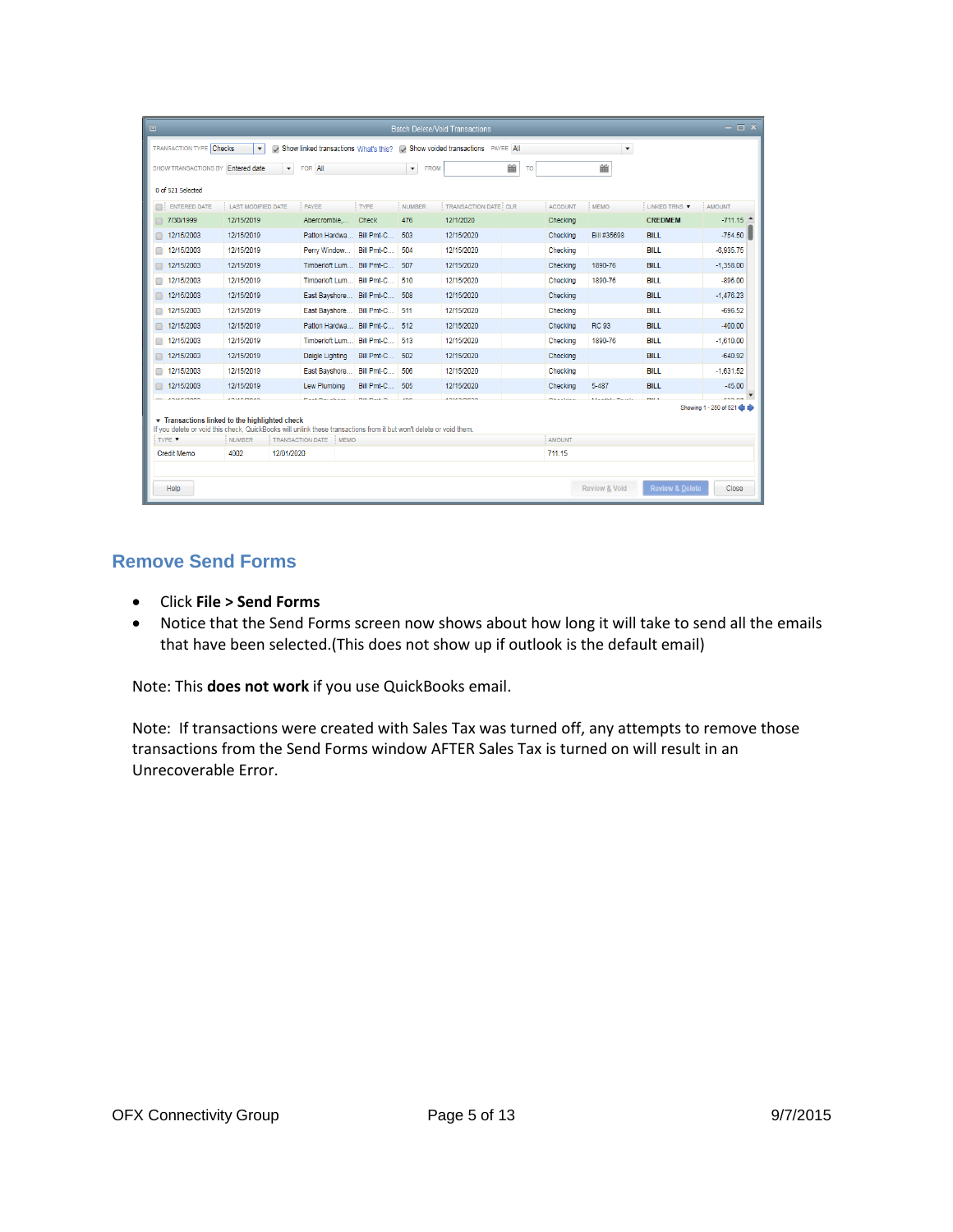<span id="page-5-0"></span>

|                                            |                                                         |             |            |                          |                          | Send Forms     |                                                                                                                                                                                                             |
|--------------------------------------------|---------------------------------------------------------|-------------|------------|--------------------------|--------------------------|----------------|-------------------------------------------------------------------------------------------------------------------------------------------------------------------------------------------------------------|
|                                            | Select the email(s) you want to send and click Send Now |             |            |                          |                          | <b>FROM</b>    | $\blacktriangledown$                                                                                                                                                                                        |
|                                            | 2 of 2 Selected                                         |             |            |                          | 2 email(s) to Send       | <b>TO</b>      | Cc: Bcc:                                                                                                                                                                                                    |
| $\overline{\checkmark}$                    | <b>SEND TO</b>                                          | <b>TYPE</b> | <b>NUM</b> | <b>DATE</b>              | <b>AMOUNT</b>            | <b>ATTACH</b>  | Statement from Poke World6452.pdf                                                                                                                                                                           |
| $\triangledown$<br>$\overline{\checkmark}$ | <b>Biker</b><br>Bill's Lighthouse INV                   | <b>STMT</b> | 510        | 07/29/2015<br>08/12/2015 | $-$331.00$<br>\$2,000.00 |                | 0<br>Attached 60KB of 2MB limit                                                                                                                                                                             |
|                                            |                                                         |             |            |                          |                          |                | <b>TEMPLATE Basic Statement</b><br>$\blacktriangledown$                                                                                                                                                     |
|                                            |                                                         |             |            |                          |                          | <b>SUBJECT</b> | <b>Statement from Poke' World</b>                                                                                                                                                                           |
|                                            |                                                         |             |            |                          |                          | <b>BODY</b>    | Dear Customer:<br>Your statement is attached. Please remit payment at your earliest<br>convenience.<br>Thank you for your business - we appreciate it very much.<br>Sincerely,<br>Poke' World<br>1234567890 |
|                                            | Remove                                                  |             |            |                          |                          |                | <b>Check Spelling</b>                                                                                                                                                                                       |

## **New Verify/Rebuild Feature**

- From our Product Information window, we now have the option to review previous verify and rebuild results in the bottom right corner.
- This will take you to two screens that show both errors found and errors fixed or not fixed.

|                                                                                                                                                                                                                                                                                                                                                                                                                           | <b>Product Information</b>                                                                                                                                                                                    |                                                                                                                                                                                                                                                                                                                                                                                            |
|---------------------------------------------------------------------------------------------------------------------------------------------------------------------------------------------------------------------------------------------------------------------------------------------------------------------------------------------------------------------------------------------------------------------------|---------------------------------------------------------------------------------------------------------------------------------------------------------------------------------------------------------------|--------------------------------------------------------------------------------------------------------------------------------------------------------------------------------------------------------------------------------------------------------------------------------------------------------------------------------------------------------------------------------------------|
| Product                                                                                                                                                                                                                                                                                                                                                                                                                   | QuickBooks Accountant Desktop 2016 Release R1P                                                                                                                                                                |                                                                                                                                                                                                                                                                                                                                                                                            |
| License number<br>6837-0148-6375-299<br><b>Product number</b><br>919-282<br><b>UserLicenses</b><br>3<br>Installed<br>06/17/2015                                                                                                                                                                                                                                                                                           | <b>ACTIVATED</b><br>R1 18                                                                                                                                                                                     | <b>SERVICES INFORMATION</b><br>AuthID<br>Company Realm ID<br>null<br><b>Online Billing Token</b><br><b>Shopping Source Token</b>                                                                                                                                                                                                                                                           |
| <b>USAGE INFORMATION</b><br>07/08/2015<br>Date First Used<br><b>Audit Trail</b><br><b>FILE INFORMATION</b><br>Location C:\Users\Public\Documents\Intuit\QuickBooks\Sample<br>business.abw<br>File Size<br>Page Size<br>4096<br><b>Total Transactions</b><br>1221<br>6019<br><b>Total Targets</b><br><b>Total Links</b><br>2622<br><b>Dictionary Entries</b><br>196<br><b>DB File Fragments</b><br>Schema version<br>112.0 | Number of Uses 686<br>Enabled since 12/15/2007 03:27:10<br>Company Files\QuickBooks 2016\sample_product-based<br><b>Versions Used on File</b><br>36432 K V26.0D Pw224 07/07/2015<br>V26.0D R1 08/04/2015<br>1 | INTEGRATED APPLICATION INFORMATION<br>$#$ of apps<br>4<br>Last accessed<br>02/17/2011 06:54:41<br><b>CONDENSE INFORMATION</b><br><b>None</b><br>Last run<br>Last as of date<br>None<br>Last payroll deleted<br><b>None</b><br>Last inventory deleted<br><b>None</b><br><b>List Information</b><br>Total Accounts: 116<br>Total Names: 212<br>Customers: 146<br>Vendors: 54<br>Employees: 3 |
| Server Port<br>Server IP<br>172.20.31.74<br><b>Server Name</b><br>QB data engine 26<br># of Users Logged In<br><b>Current Cache Size</b><br>512<br>1024<br>Max Cache Size                                                                                                                                                                                                                                                 | $\Omega$<br>1                                                                                                                                                                                                 | <b>Free Memory</b><br>3042044 K                                                                                                                                                                                                                                                                                                                                                            |
| <b>LOCAL SERVER INFORMATION</b><br>Hosting:<br><b>Initial Cache</b><br>Cache                                                                                                                                                                                                                                                                                                                                              | Off Server IP<br>512<br><b>Server Port</b><br>$\mathbf 0$<br>1024<br><b>Server Name</b><br>OK                                                                                                                 | <b>DB</b> Engine version<br>16.0.0.2038<br><b>Review last Verify / Rebuild</b>                                                                                                                                                                                                                                                                                                             |

OFX Connectivity Group **Page 6 of 13** Page 6 of 13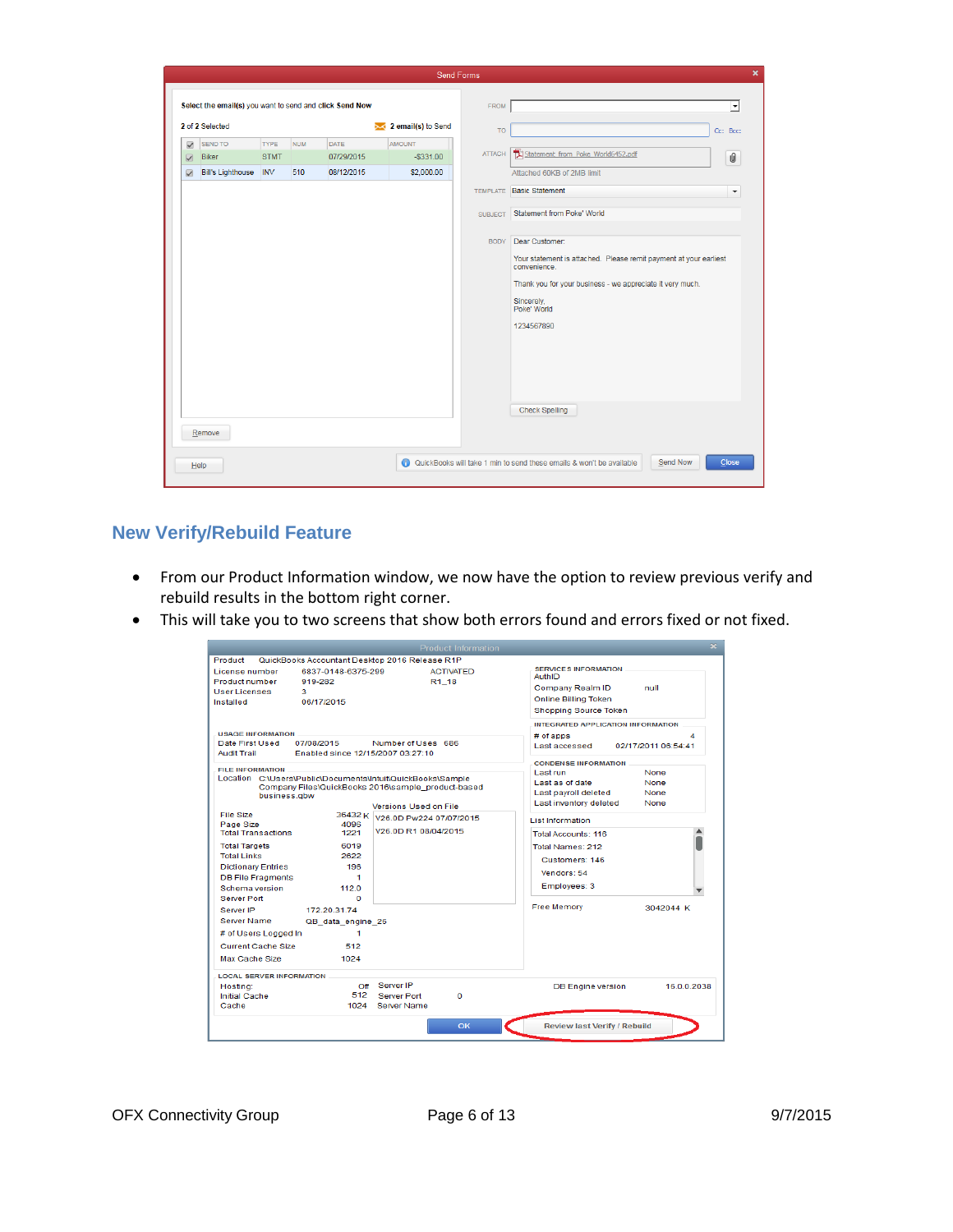### **Bill Tracker**

The QuickBooks 2016 **Bill Tracker** is a new tool that allows you to easily see the status of your unpaid transactions. You can also use some new tools in the Bill Tracker to make managing your payables easier and more efficient.

<span id="page-6-0"></span>

|                   |                              |               |                             | <b>Bill Tracker</b>             |               |                                 |
|-------------------|------------------------------|---------------|-----------------------------|---------------------------------|---------------|---------------------------------|
| UNB3LLED          |                              | <b>UMPADD</b> |                             |                                 | PAID          |                                 |
| 0.00              | <b>&amp; PURCHASE ORDERS</b> |               | 779,197.69<br>38-DPEN BILLS | 779,197.69<br><b>38 OVERDUE</b> |               | 263.00<br>4 PAID BELATE 20 DAYS |
| <b>VENDOR All</b> |                              | - Type All    | - STATUS All                | $-$ DATE All                    |               | · GROUP BY NOME<br>$\bullet$    |
|                   | $\Gamma$ vrispon             | <b>Linne</b>  | NUMBER DATE                 | DUE DATE A                      | <b>STATUS</b> | AMOUNT DUE<br>ACTION            |
|                   | <b>Sing</b>                  | BIL           | 6/30/2015                   | 4/30/2015                       | Overdue       | 뫄<br>547.00 Pay Bill            |
| п                 | <b>Tibetan Monk</b>          | BI            | 6/30/2015                   | 5/15/2015                       | Overdue       | 95,598.69                       |
| г                 | <b>Sing</b>                  | Bill          | 6/30/2015                   | 5/30/2015                       | Overdue       | 547.00                          |
|                   | Absolute Entertainment       | <b>Bill</b>   | 6/18/2015                   | 6/18/2015                       | Overdue       | 150.00                          |
| п.                | Sega                         | BII           | 6/23/2015                   | 7/3/2015                        | Overdue       | 150.00                          |
|                   | Allied Leisure Industries    | BIL           | 6/24/2015                   | 7/4/2015                        | Overdue       | 5.100.00                        |
| г                 | Sega                         | Bill          | 6/24/2015                   | 7/4/2015                        | Overdue       | 9,300.00                        |
|                   | Atan Games                   | Bill          | 6/24/2015                   | 7/4/2015                        | Overdue       | 300.00                          |
| п                 | Taito.                       | BII           | 6/24/2015                   | 7/4/2015                        | Overdue       | 14,400.00                       |
| г.                | Namco                        | BIL           | 6/24/2015                   | 7/4/2015                        | Overdue       | 103,500.00                      |
|                   | AmeriCorp                    | Bill          | 6/24/2015                   | 7/4/2015                        | Overdue       | 30,450.00                       |
|                   | Visco Games                  | Bill.         | 6/24/2015                   | 7/4/2015                        | Overdue       | 150.00                          |
| г.                | Amutech, LTD.                | BIL           | 6/24/2015                   | 7/4/2015                        | Overdue       | 150.00                          |
|                   | Midway Games                 | BIL           | 6/24/2015                   | 7/4/2015                        | Overdue       | 69,150.00                       |
| п                 | Nintendo                     | Bit           | 6/24/2015                   | 7/4/2015                        | Overdue       | 73,950.00                       |
|                   | Midway Manufacturing Co.     | Bill          | 6/24/2015                   | 7/4/2015                        | Overdue       | 106.350.00                      |
| г                 | Thomas Automatics Inc.       | Bill          | 6/24/2015                   | 7/4/2015                        | Overdue       | 150.00                          |
| п                 | Greyhound                    | BIL           | 6/24/2015                   | 7/4/2015                        | Overdue       | 150.00                          |
| г.                | Veclorbeam                   | Bill          | 6/24/2015                   | 7/4/2015                        | Overdue       | 150.00                          |
| r.                | Sega                         | Bit           | 6/24/2015                   | 7/4/2015                        | Overdue       | 150.00                          |
| $\Gamma$ UPL      |                              | Bill          | 6/24/2015                   | 7/4/2015                        | Overdue       | 150.00                          |
|                   | <b>Capcom</b>                | Bill          | 6/24/2015                   | 7/4/2015                        | Overdue       | 200,250.00                      |

# **Connect and Update Your Data**

Before you set QuickBooks to download transactions and make online payments, you may need to contact your financial institution (FI) for the following information:

- Customer ID
- Personal Identification Number (PIN) or password

| <b>NOTE:</b> | For QuickBooks Web Connect accounts, use the same customer ID and<br>PIN/password as your financial institution website. For Direct Connect, they |
|--------------|---------------------------------------------------------------------------------------------------------------------------------------------------|
|              | may be different. Please contact your financial institution to verify your Direct<br>Connect login information.                                   |

Then follow these steps:

1. Back Up Your QuickBooks Data File.

For instructions to back up your data file, choose Help menu > QuickBooks Help. Search for Back Up and follow the instructions.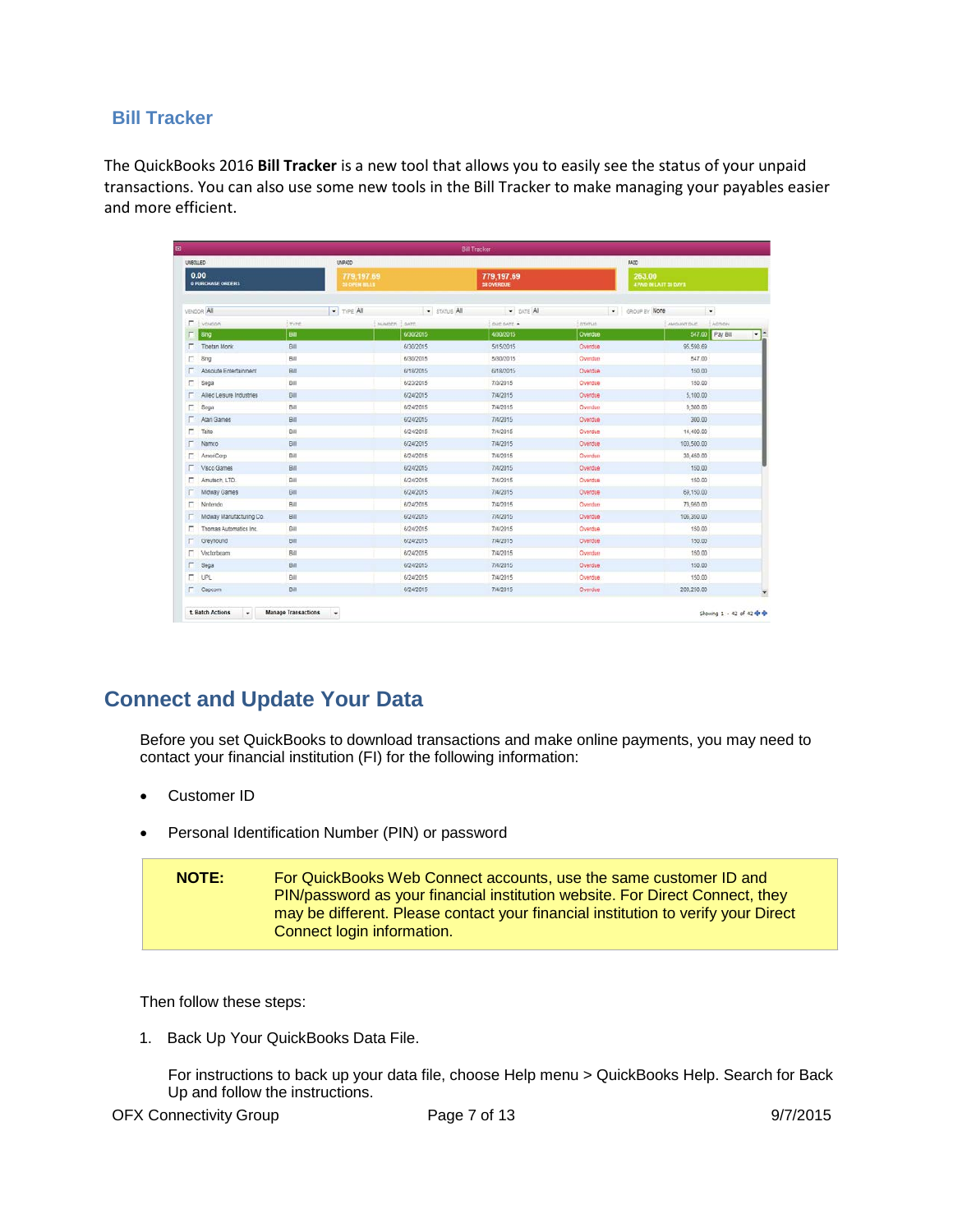2. Download the latest QuickBooks update.

For update instructions, choose **Help** menu > **QuickBooks Help**. Search for *Update QuickBooks*, then select **Updating QuickBooks**, or **Update QuickBooks**, and follow the instructions.

3. Switch to single user mode, if you are sharing the QuickBooks data file among multiple computers.

For instructions to switch to single user mode, choose **Help** menu > **QuickBooks Help**. Search for *Switch to Single User Mode* and follow the instructions.

#### <span id="page-7-0"></span>**Set Up an Account for Online Banking (Direct Connect)**

- 1. Choose **Banking** menu > **Bank Feeds** > **Set Up Bank Feeds for an Account**.
- 2. On the *Step 1: Find your bank* screen, type the name of your bank in the entry field. When your bank appears in the filter results, click it.

| Bank Feed Setup                                                    |                                                                                                                                                                                                                                |
|--------------------------------------------------------------------|--------------------------------------------------------------------------------------------------------------------------------------------------------------------------------------------------------------------------------|
| Step 1: Find your bank                                             | <b>FIND</b><br>LINK<br>CONNECT<br>DONE                                                                                                                                                                                         |
| Enter your bank's name                                             |                                                                                                                                                                                                                                |
| $\alpha$<br>Examples: Bank of America, Citibank, American Express. | Or choose from these<br>popular banks                                                                                                                                                                                          |
|                                                                    | Bank of America-All Other States<br>Chase<br><b>Fidelity Bank</b><br>U.S. Bank - PFM Direct Connect<br>JPMorgan Chase Bank<br>Wells Fargo Bank<br>Capital One Card Services<br>Citi Cards<br>Discover Card<br>American Express |
|                                                                    |                                                                                                                                                                                                                                |

3. Depending on your financial institution, after you click your bank name, you may see a screen to select Direct Connect or Web Connect, or you may be asked to enter your credentials.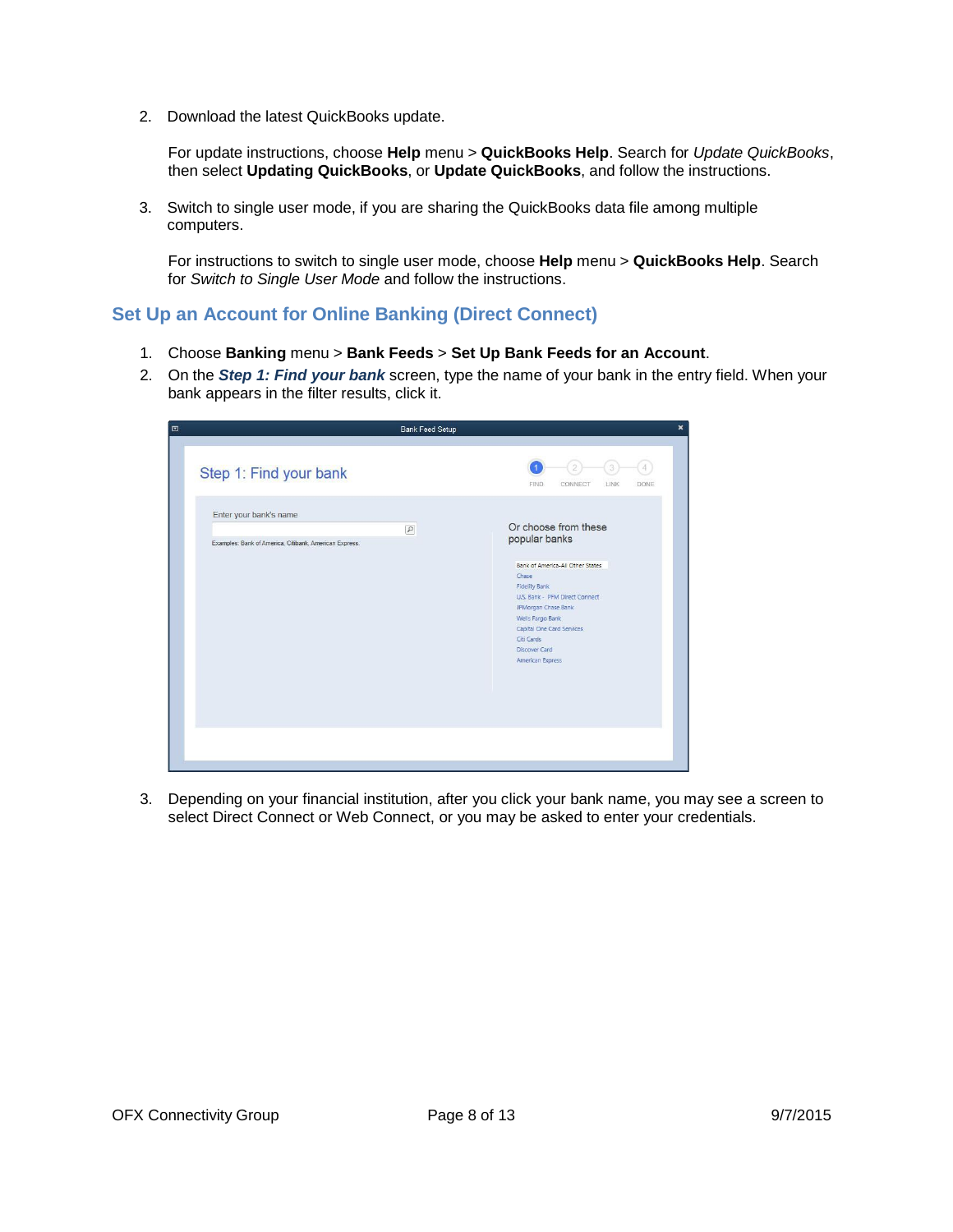| <b>Enroll in Direct Connect</b><br>Your bank's Direct Connect service connects your bank accounts to QuickBooks                                                                                                                                                                                                                                                                                                                                                                                                                                                                                                                                     | <b>FIND</b><br>CONNECT<br>LINK<br>DONE                                                              |
|-----------------------------------------------------------------------------------------------------------------------------------------------------------------------------------------------------------------------------------------------------------------------------------------------------------------------------------------------------------------------------------------------------------------------------------------------------------------------------------------------------------------------------------------------------------------------------------------------------------------------------------------------------|-----------------------------------------------------------------------------------------------------|
| You're just a few steps away from getting your bank transactions<br>into QuickBooks<br>But first, take a minute to make sure you're enrolled in Bank of<br>America-All Other States's Direct Connect service *<br>Ready to enroll? Think you might have enrolled already?<br>Call Bank of America-All Other States at (800) 933-6262, or visit their enrollment site.<br>Enrolled and ready to connect?<br>Click continue to log in and connect to your accounts.<br>Don't want to use this service?<br>No problem! You can always manually import your transactions into QuickBooks.<br>Here's how.<br>"You may be charged a fee for this service. | <b>Bank of America</b> .<br>Service provided by<br>http://www.bankofamerica.com<br>$(800)$ 933-6262 |
| How does QuickBooks protect my financial information?                                                                                                                                                                                                                                                                                                                                                                                                                                                                                                                                                                                               | Continue<br>Back                                                                                    |

4. If you already enrolled in Direct Connect, click **Continue**. The *Step 2: Connect Financial Institution to QuickBooks* screen will appear.

| <b>Bank Feed Setup</b>                                                                                                              |                                                                                                                                                                                                                    |
|-------------------------------------------------------------------------------------------------------------------------------------|--------------------------------------------------------------------------------------------------------------------------------------------------------------------------------------------------------------------|
| Step 2: Connect Bank of America-All Other<br><b>States to QuickBooks</b><br>Fees will apply. Want more options? Use Advanced Setup. | $\overline{2}$<br><b>LINK</b><br><b>FIND</b><br>CONNECT<br><b>DONE</b>                                                                                                                                             |
| Bank of America Online ID For your account<br>Bank of America Online Passcode For your account                                      | <b>Bank of America.</b><br>Service provided by<br>http://www.bankofamerica.com<br>$(800)$ 933-6262<br>Use your Bank of America-All Other<br>States user ID and password to sign<br>in here. Click here to activate |
| How does QuickBooks protect my financial information?                                                                               | Connect<br>Back                                                                                                                                                                                                    |

- 5. Enter your credentials and click **Connect** to connect to your bank.
- 6. After you connect, you will see all accounts at your financial institution that you can add to QuickBooks. If you don't have an account ready in QuickBooks, click **<Create New Account>** to create a new account. If you don't want to download data from a particular account, choose **Do not add to QuickBooks** from the drop-down menu.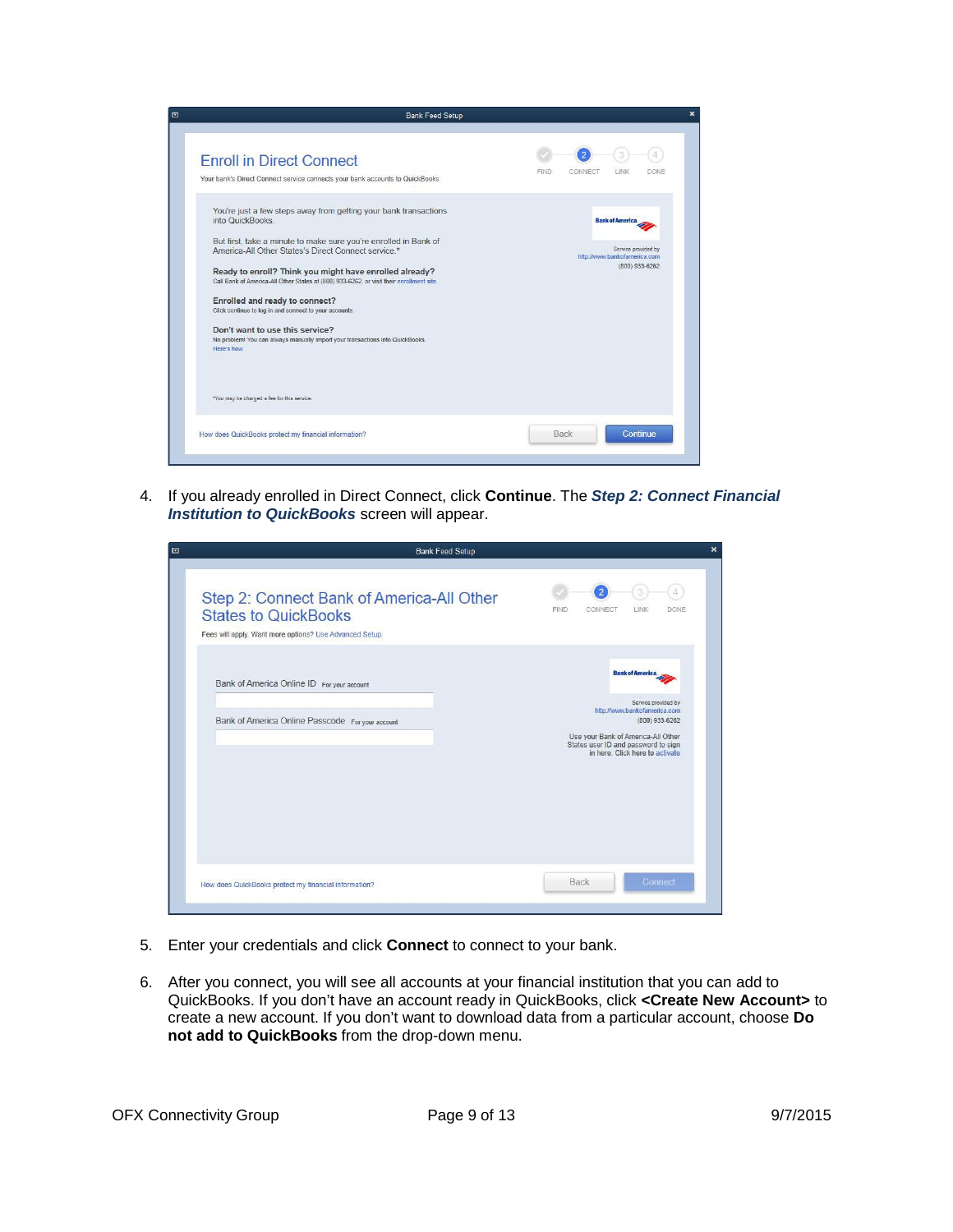| Step 3: Link your accounts                            | <b>FIND</b>                                                                         | CONNECT |  |
|-------------------------------------------------------|-------------------------------------------------------------------------------------|---------|--|
| Link your bank accounts with your QuickBooks accounts |                                                                                     |         |  |
| YOUR BANK ACCOUNTS                                    | QUICKBOOKS ACCOUNTS                                                                 |         |  |
| Checking                                              | WellsFargo Checking - Bank                                                          |         |  |
| Checking                                              | Do not add to QuickBooks                                                            |         |  |
| Savings-                                              | Select existing or create new<br>< Create New Account >                             |         |  |
|                                                       | Do not add to QuickBooks<br>10400 - Petty Cash - Bank<br>WalleForno Chacking - Ronk |         |  |

7. After you add your accounts, click **Close**.

#### <span id="page-9-0"></span>**Set Up an Account for Online Banking (Web Connect)**

- 1. Log into your financial institution's web site.
- 2. Download your transactions according to your financial institution's instructions.

If you are given a choice for your download format, choose "QuickBooks Web Connect (\*.QBO)" and save the file to your computer.

| <b>NOTE:</b> | These instructions assume you will save the download to your computer. If you |
|--------------|-------------------------------------------------------------------------------|
|              | "open" it instead, your web browser should open QuickBooks and begin to       |
|              | import the transactions. If you plan to open the file directly, we recommend  |
|              | that you have your Company file open in QuickBooks 2016 before you begin      |
|              | Step 2.                                                                       |

- 3. Open QuickBooks and your Company file.
- 4. Choose **Banking** menu > **Bank Feeds** > **Import Web Connect File**. You will see an import dialog.

|                                           |                                                                                  | Open Online Data File |             |                                    | ×              |
|-------------------------------------------|----------------------------------------------------------------------------------|-----------------------|-------------|------------------------------------|----------------|
|                                           | « 28847 - Adeel > Log Files > Logs 072012 > test Files 072012 - Copy1 ><br>$-44$ |                       |             | Search test Files 072012 - Copy1 P |                |
| New folder<br>Organize w                  |                                                                                  |                       |             | $=$                                | $\Omega$<br>Сü |
| Favorites                                 | Name                                                                             | Date modified         | Type        | Size                               |                |
| Desktop                                   | OBO Files 072012                                                                 | 7/20/2012 1:32 PM     | File folder |                                    |                |
| Downloads                                 | 14<br>Customer file not working abo                                              | 7/20/2012 9:26 AM     | OBO File    | 134 KB                             |                |
| <b>Recent Places</b>                      | Sample of working file.gbo                                                       | 7/20/2012 9:26 AM     | OBO File    | 102 KB                             |                |
| h<br>Music<br>Pictures<br><b>N</b> Videos |                                                                                  |                       |             |                                    |                |
| Computer                                  |                                                                                  |                       |             |                                    |                |
| Local Disk (C:)                           |                                                                                  |                       |             |                                    |                |
| <b>W</b> Network                          |                                                                                  |                       |             |                                    |                |
| File name:                                |                                                                                  |                       | ۰           | Web Connect Files (".gbo)          | ۳              |
|                                           |                                                                                  |                       |             | Open                               | Cancel         |

5. Navigate to and select the file you downloaded in Step 2, then click **Open**.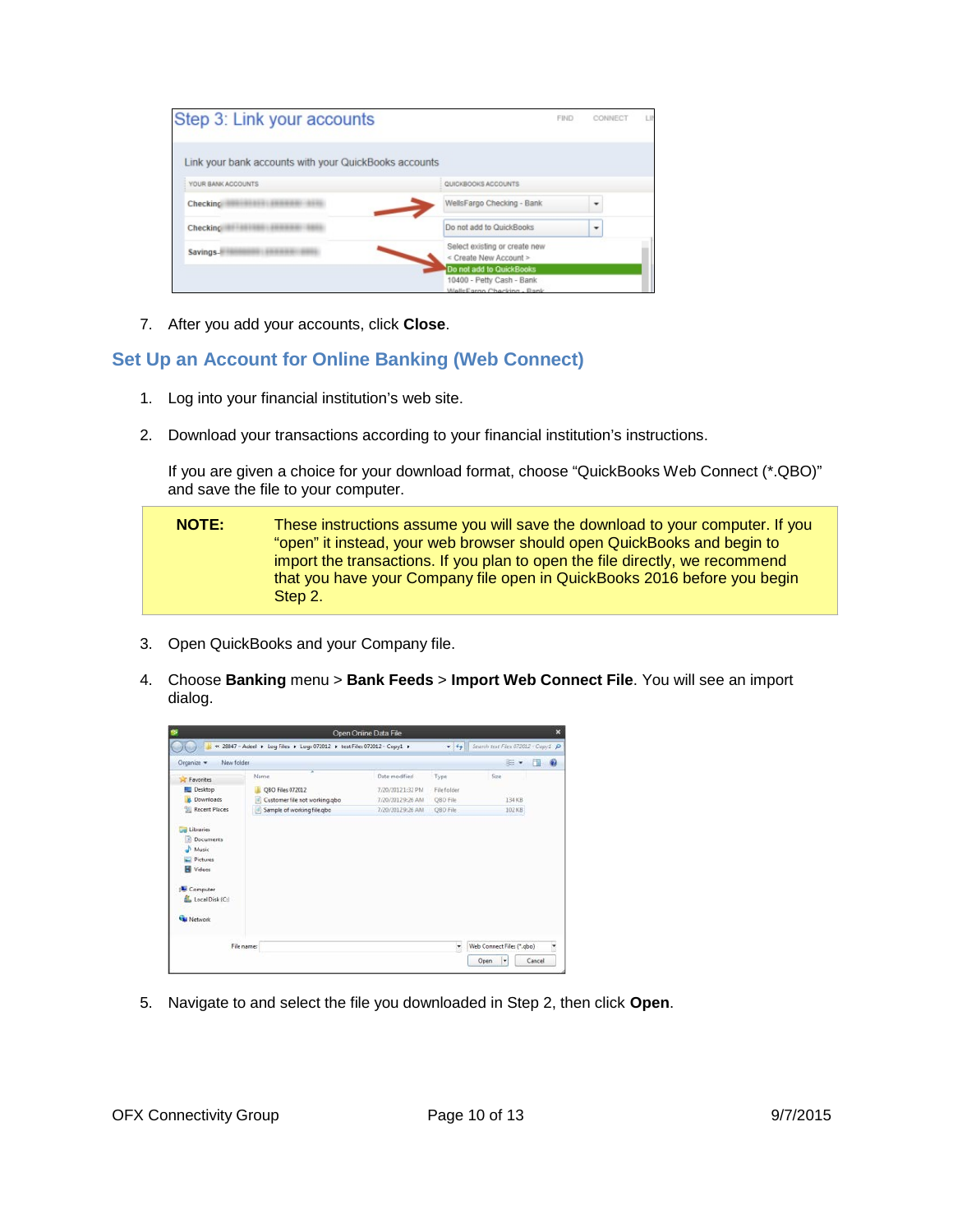|                                                                                                                                              |                                                           | <b>Select Bank Account</b>     | × |
|----------------------------------------------------------------------------------------------------------------------------------------------|-----------------------------------------------------------|--------------------------------|---|
| You are downloading transactions for the following account:                                                                                  |                                                           |                                |   |
| - Financial Institution:<br>- Account type:<br>- Account number:<br>QuickBooks does not have an online account to handle these transactions. | First Federal of Twin Falls, ID<br>Checking<br>19017819DD |                                |   |
| Please make a selection below.                                                                                                               |                                                           |                                |   |
| Use an existing QuickBooks account                                                                                                           |                                                           |                                |   |
| Create a new QuickBooks acco                                                                                                                 |                                                           | Checking at First Federal of T |   |
|                                                                                                                                              |                                                           |                                |   |

You will see a dialog like this one with your FI information.

- 6. Click **Use an Existing QuickBooks Account** if you have an appropriate account in the Chart of Accounts. If you don't have an account yet, click **Create a new QuickBooks account** and enter a name for that account.
- 7. Click **Continue**.
- 8. Click **OK** to confirm and finish.

| <b>NOTE:</b> | There is an alternate way of importing a Web Connect file into QuickBooks by |
|--------------|------------------------------------------------------------------------------|
|              | going to File > Utilities > Import > Web Connect file, navigate to where the |
|              | Web Connect file is located on your computer then click Open.                |

#### <span id="page-10-0"></span>**Special Note: Matching and Adding Transactions**

After you set up Bank Feeds and open the Bank Feeds Center, you need to tell QuickBooks how to handle downloaded transactions.

1. Go to **Banking** menu > **Bank Feeds** > **Bank Feeds Center**, select the account you want to work on and click **Transaction List**.

**Transaction List** 

A colored bar will indicate the following:

- Transactions in orange need your review
- Transactions in red have been changed by rules
- Transactions in blue have been automatically matched.

**NOTE:** You can filter your transactions easily using the status, type, and date range filters.

2. Add or Verify the QuickBooks income/expense account on each transaction.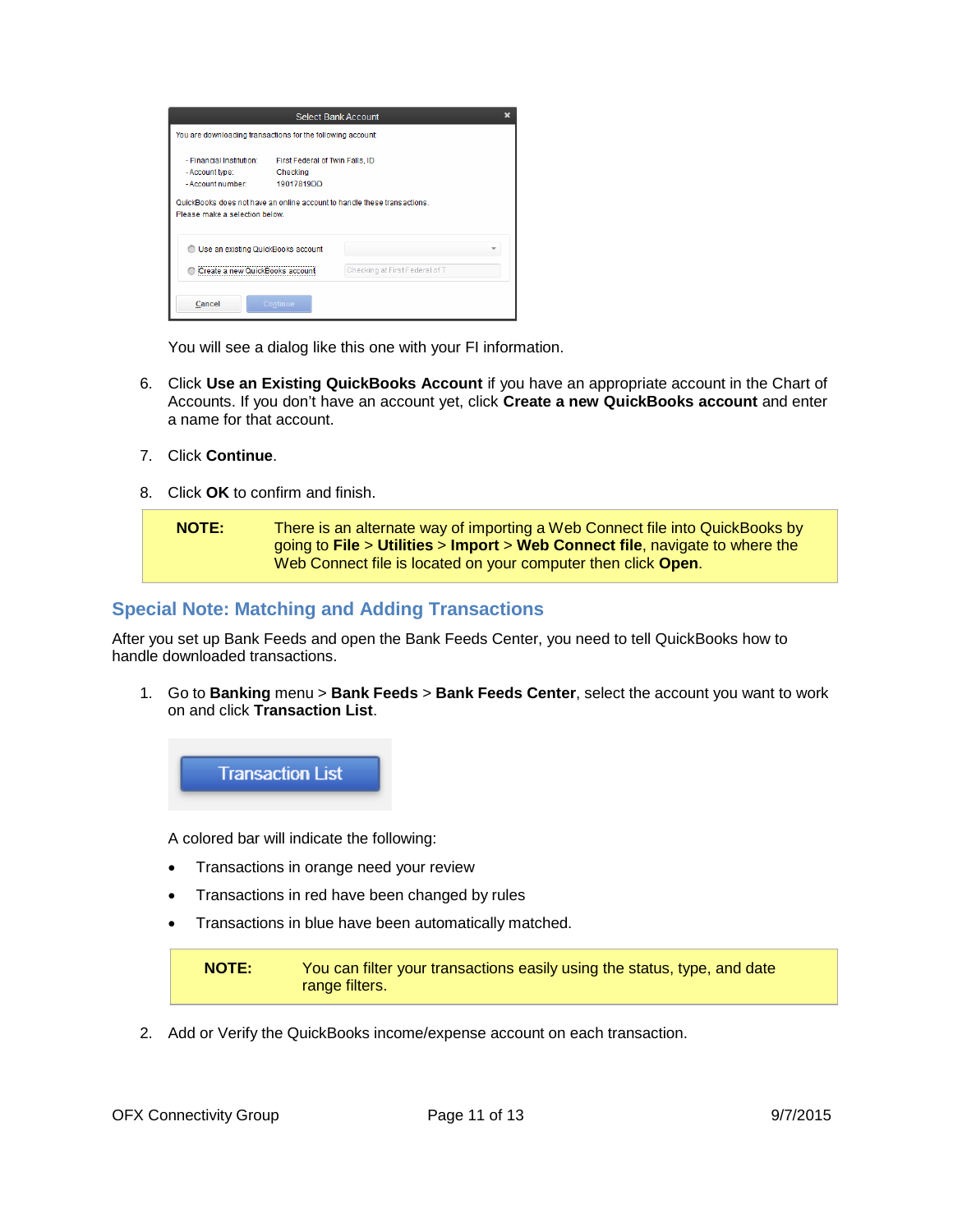

**NOTE:** For more details about working in the Transaction List window, please refer to the QuickBooks In-Product Help Article titled Bank Feeds Center window.

## <span id="page-11-0"></span>**Updating an Account (Direct Connect) – Express Mode (Bank Feeds)**

- 1. Choose **Banking** menu > **Bank Feeds** > **Bank Feeds Center**.
- 2. Select the account you want to update in the Bank Feeds window.
- 3. After you select the account, click **Download Transactions** to start the update process. If you have multiple accounts with the same bank, you can choose to sync either one or all accounts by clicking the sync button in the upper-right hand corner.

| Last update: Over a year ago |                        |
|------------------------------|------------------------|
|                              | Sync this account      |
|                              | Sync all for this bank |

After the sync is complete, your accounts should be up to date.

#### <span id="page-11-1"></span>**Updating an Account (Web Connect) – Bank Feeds**

- 1. Choose **Banking** menu > **Bank Feeds** > **Bank Feeds Center**.
- 2. Select the account you want to update in the Bank Feeds window.
- 3. After you select the account, click **Refresh Account** to start the update process.

**NOTE:** For Web Connect accounts, QuickBooks will open your financial institution (FI) website. Please log in and download the QuickBooks web connect file (\*.QBO) per the financial institution's instructions. Alternately, you can log into the FI website outside of QuickBooks and follow the same steps below.

- 4. When you begin the web connect download from the FI website, your web browser should give you the option to either "open" the file or "save" it.
	- If you open it, QuickBooks should open and begin the import process.
	- If you save it, you can import it later by going to **Banking** menu > **Bank Feeds** > **Import Web Connect File**, navigate to where the Web Connect file is located on your computer, then click **Open**.